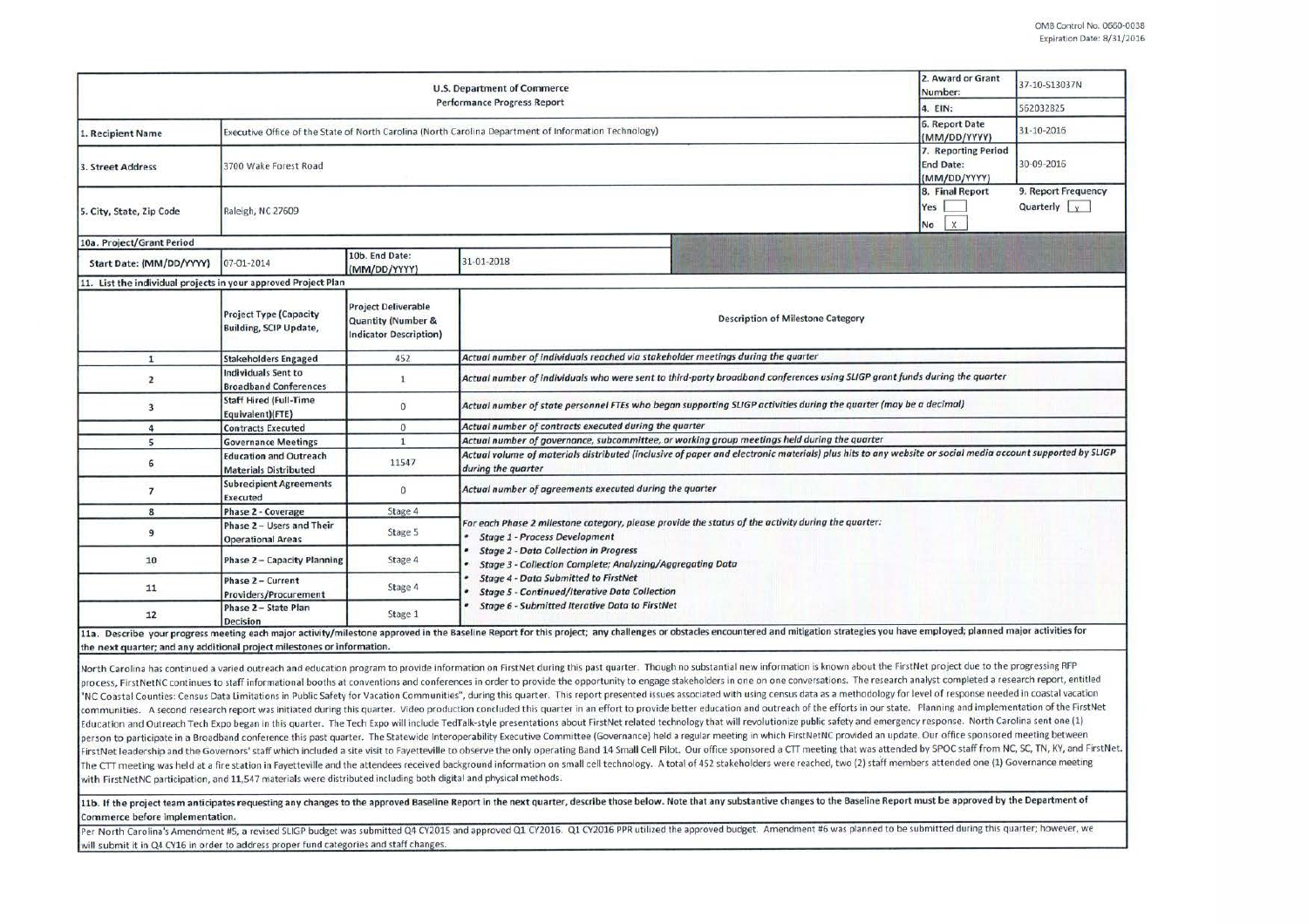| 11c. Provide any other information that would be useful to NTIA as it assesses this project's progress. |
|---------------------------------------------------------------------------------------------------------|
|---------------------------------------------------------------------------------------------------------|

As per last quarter, little new information from FirstNet due to the release of RFP. We continue to seek additional Liaison staff for education and outreach efforts. We will add Liaison staff and ramp up our efforts once F information for responders and decision makers (cost, coverage, capacity, etc.).

## 11d. Describe any success stories or best practices you have identified. Please be as specific as possible.

The part time Outreach liaison staff continues to be a significant asset for our program.

12. Personnel

12a. If the project is not fully staffed, describe how any lack of staffing may impact the project's time line and when the project will be fully staffed.

The North Carolina Office continues to operate with limited staff. Never-the-less the Education and Outreach Mission continues. As discussed with NTIA, match efforts will continue to be counted for First Responder stakehol First Net NC meetings. The FTE percentages below reflect the changes in staff time related to the new State fiscal year beginning July 1, 2016.

| 12b. Staffing Table - Please include all staff that have contributed time to the project. Please do not remove individuals from this table. |                                                                   |                                                                                                                                       |                                                                                            |                      |                               |                   |                 |                                         |                                          |
|---------------------------------------------------------------------------------------------------------------------------------------------|-------------------------------------------------------------------|---------------------------------------------------------------------------------------------------------------------------------------|--------------------------------------------------------------------------------------------|----------------------|-------------------------------|-------------------|-----------------|-----------------------------------------|------------------------------------------|
| Job Title                                                                                                                                   | FTE%                                                              | Project (s) Assigned                                                                                                                  |                                                                                            |                      |                               |                   |                 | Change                                  |                                          |
| <b>IT Project Program Manager</b><br>(FirstNetNC Director/SPOC)                                                                             | 100                                                               |                                                                                                                                       | (federal) Overall responsibility for SLIGP and FirstNetNC effort, including SPOC duties    |                      |                               |                   |                 |                                         |                                          |
| Networking Specialist<br>(Technical Consultant,<br>FirstNetNC                                                                               | $\mathbf{0}$                                                      | (federal) Supports FirstNetNC with focus on technical questions/opportunities with responders, vendors, potential partners            |                                                                                            |                      |                               |                   |                 |                                         | $-100%$                                  |
| Networking Specialist<br>(Assistant Director, FirstNetNC)                                                                                   | 100                                                               | (federal) Supports FirstNetNC / oversees Education and Outreach with first responders and other stakeholders                          |                                                                                            |                      |                               |                   |                 |                                         |                                          |
| Information & Communications<br>Specialist III (Dir. of Comms,<br>Digital Infrastructure)                                                   | $\bf{0}$                                                          | (federal) Development/responsibility for all media and communications materials/coordination                                          |                                                                                            |                      |                               |                   |                 |                                         | $-50%$                                   |
| Administrative Assistant I<br>(Administrative Assistant,<br>Digital Infrastructure)                                                         | $\bf{0}$                                                          |                                                                                                                                       | (federal) Administrative support to FirstNetNC staff, including travel                     |                      |                               |                   |                 |                                         |                                          |
| IT Director (Executive Director,<br>Digital Infrastructure)                                                                                 | $\mathbf{0}$                                                      | (federal) Oversight of Digital Infrastructure team. Coordination/strategy between FirstNetNC, Broadband Infrastructure Office and DIT |                                                                                            |                      |                               |                   |                 |                                         | $-37%$                                   |
| IT Manager (Program<br>Management Specialist)                                                                                               | $\bf{0}$                                                          |                                                                                                                                       | (federal) Supports FirstNetNC with focus on Program Management and Budget responsibilities |                      |                               |                   |                 |                                         |                                          |
| Industrial Development Rep<br>(Grants Management<br>Specialist)                                                                             | 50                                                                | (federal) Supports FirstNetNC with focus on Program Management and Budget responsibilities                                            |                                                                                            |                      |                               |                   |                 |                                         | $-50%$                                   |
| 13. Subcontracts (Vendors and/or Subrecipients)                                                                                             |                                                                   |                                                                                                                                       |                                                                                            |                      |                               |                   |                 |                                         |                                          |
| 13a. Subcontracts Table - include all subcontractors. The totals from this table must equal the "Subcontracts Total" in Question 14f.       |                                                                   |                                                                                                                                       |                                                                                            |                      |                               |                   |                 |                                         |                                          |
| Name                                                                                                                                        | <b>Subcontract Purpose</b>                                        |                                                                                                                                       | Type<br>(Vendor/Subrec.)                                                                   | RFP/RFQ Issued (Y/N) | Contract<br>Executed<br>(Y/N) | <b>Start Date</b> | <b>End Date</b> | <b>Total Federal Funds</b><br>Allocated | <b>Total Matching Funds</b><br>Allocated |
| GIS-DIT                                                                                                                                     | Planning, GIS, Consultation                                       |                                                                                                                                       | <b>State Service</b>                                                                       | Y                    | Y                             | 1-Jul-2014        | 30-Jan-2018     | \$175,460.00                            |                                          |
| Research Analyst - DOC                                                                                                                      | Data analysis, research, consultation                             |                                                                                                                                       | <b>State Service</b>                                                                       | Y                    | Y                             | 27-Jun-2016       | 30-Jan-2018     | \$150,000.00                            |                                          |
| Outreach/Data<br>Collection/Inventory                                                                                                       | Contractors - education, outreach, data collection, &<br>nventory |                                                                                                                                       | State Service &<br>Vendor                                                                  | Y                    | Y                             | 1-Jul-2014        | 30-Jan-2018     | \$244,234.98                            | \$326,918.06                             |
| <b>Hosting Services</b>                                                                                                                     | Database; webpage development & maintenance                       |                                                                                                                                       | <b>State Service</b>                                                                       | Y                    | Y                             | 1-Jul-2015        | 30-Jan-2018     | \$112,000.00                            |                                          |
| Conferences                                                                                                                                 | Education & staff development                                     |                                                                                                                                       | State Service &<br>Vendor                                                                  | Y                    | Y                             | 1-Jul-2015        | 30-Jan-2018     | \$86,400.00                             |                                          |
| Administrative Support                                                                                                                      | Administrative & Budget support                                   |                                                                                                                                       | <b>State Contract</b>                                                                      | Y                    | Y                             | 01-07-2015        | 30-Jan-2018     | \$105,000.00                            |                                          |
| Local Cooperative Efforts                                                                                                                   | Local government expenditures                                     |                                                                                                                                       | State & Local<br>Government Service                                                        | Y                    | Y                             | 01-07-2015        | 30-Jan-2018     | \$139,469.99                            |                                          |